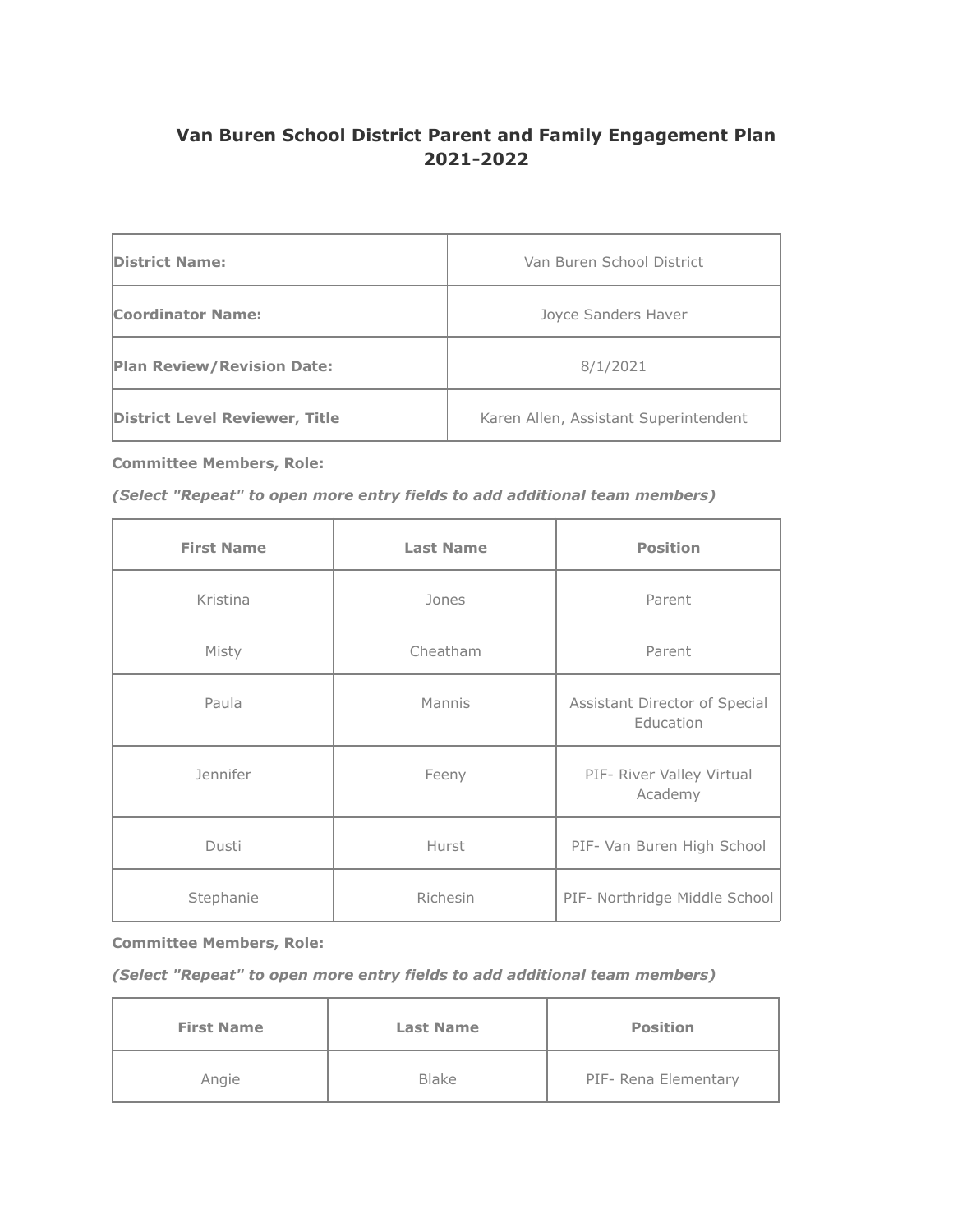| <b>Kim</b> | Holman        | Assistant Principal- Van Buren<br>High School |
|------------|---------------|-----------------------------------------------|
| Karen      | Allen         | Assistant Superintendent                      |
| Joyce      | Sanders Haver | Elementary Director of Learning<br>Services   |
| Lindsey    | Trantham      | <b>VBSD Education</b><br>Foundation/Community |
| Diana      | Torres        | Parent                                        |

#### **Committee Members, Role:**

| (Select "Repeat" to open more entry fields to add additional team members) |
|----------------------------------------------------------------------------|
|----------------------------------------------------------------------------|

| <b>First Name</b> | <b>Last Name</b> | <b>Position</b> |
|-------------------|------------------|-----------------|
| Almadelia         | Gaona            | Parent          |
|                   |                  |                 |
|                   |                  |                 |
|                   |                  |                 |
|                   |                  |                 |
|                   |                  |                 |

# **1: Jointly Developed Expectations and Objectives**

*(Describe/List the District expectations and objectives for parent and family engagement. Describe/List how parents will be involved in the development of the district parent and family engagement policy. Describe/List how parents will be involved in the development and review of the School Improvement/Title I Schoolwide/Title I Targeted Assistance Plan and, if applicable, the Comprehensive Support and Improvement and the Targeted Support and Improvement plans. Describe/List how the District will submit to the State comments from parents who deem the LEA Plan unsatisfactory.)*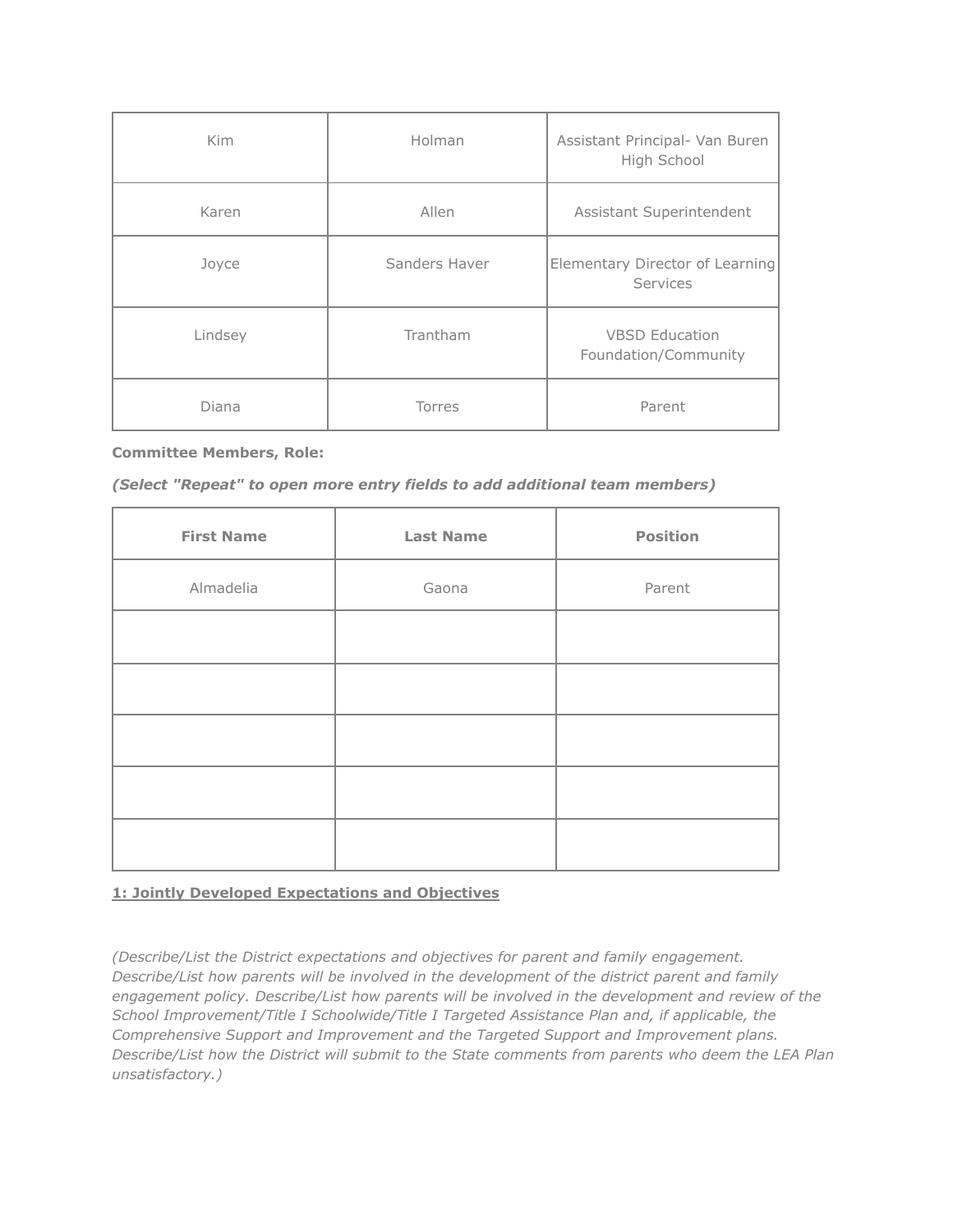## **Does the District Parent and Family Engagement Plan describe how the district will accomplish each of the required components?**

The Van Buren School District will:

Form a district parent and family engagement committee to create a parent and family engagement plan and implement parent and family engagement opportunities and activities as determined by the committee and reflective of the needs of students and families.

Establish a parent and family engagement contact person at each school in the District.

Conduct an annual meeting in the spring (May, 2022) to review and update as needed the Title I Schoolwide plan. This meeting will be held virtually if needed.

Make the district parent and family engagement plan available to families and the local community.

- File with the Division of Elementary and Secondary Education by August 1
- Place a copy on the district website by August 1 (www.vbsd.us)
- Place a parent-friendly summary/explanation of the parent and family engagement plan online and as a supplement to the student handbook (A paper copy will be provided to parents through school sites during fall parent/teacher conferences. A signature acknowledging the receipt of the district plan will be obtained. If parent/teacher conferences are not able to occur in a face to face format, the parent-friendly summary will be distributed electronically.)

Reserve a minimum of 1% of the Title I, Part A allocation for parent and family engagement, with 90% going to Title I, Part A schools (\$21,290.00).

Conduct an annual review of the effectiveness of the parent and family engagement plan during the spring (May 2022) VBSD Parent and Family Engagement Committee Meeting.

Invite parents representing the District's student population to participate on the district parent and family engagement committee.

Incorporate the parent and family engagement plan into the Schoolwide plan.

Submit to the State the comments from parents who deem the Schoolwide plan unsatisfactory. Minutes from scheduled meetings will be recorded.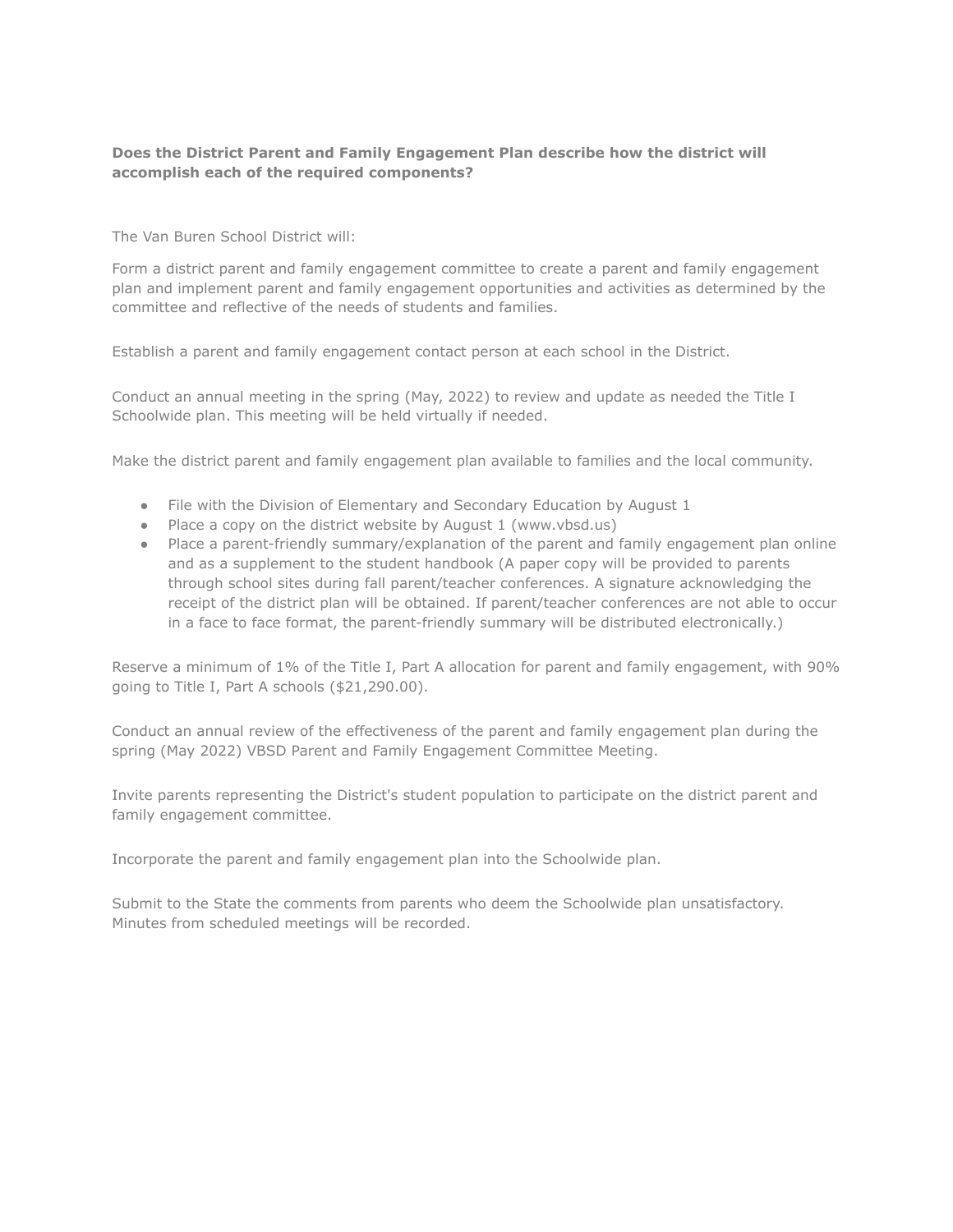# **2: Building Staff Capacity through Training and Technical Assistance**

*(Describe/List how the district will provide support and technical assistance to all its Title I schools in planning and implementing effective parent and family engagement practices, inclusive of school parent and family engagement policies/plans, school-parent compacts, and all Title I parent and family engagement requirements. Describe/List activities such as workshops, conferences, trainings, webinars, and online resources that will be used with school staff to build their capacity to work with parents as equal partners. Include information about how the district and/or schools will provide information related to school and parent programs, meetings, and other activities to parents in a format, to the extent practicable, and in a language that parents can understand.)*

# **Does the District Parent and Family Engagement Plan describe how the district will accomplish each of the required components?**

The Van Buren School District will:

Ensure professional development (PD) requirements are met for teachers and administrators. The District will create a Google Folder for each certified staff member which contains a professional development record spreadsheet updated annually to reflect yearly PD requirements. All folders are accessible by building principals and Karen Allen, Assistant Superintendent.

Through ongoing site visits, training with school parent engagement facilitators and sharing resources, the District will provide coordination, technical assistance, and other support to schools in

- jointly-developing school parent and family engagement plans
- implementing effective parent and family involvement activities
- jointly-developing school-parent compacts

Train teachers, specialized instructional support personnel, principals, and other school leaders and staff, with the assistance of parents. From suggestions and information shared by parents at District parent and family engagement meetings, the training will focus on:

- the value and utility of contributions of parents
- how to reach out to, communicate with, and work with parents as equal partners
- how to implement and coordinate parent programs
- how to build ties between parents and the school
- staying connected and supporting parents during remote/off-site learning

Provide annual training for identified volunteers at each school campus.

Place a parent-friendly summary of the district parent and family engagement plan as a supplement to the student handbook and will obtain signatures from each parent acknowledging receipt of the district's parent and family engagement plan. The plan will be disseminated at the fall parent/teacher conferences.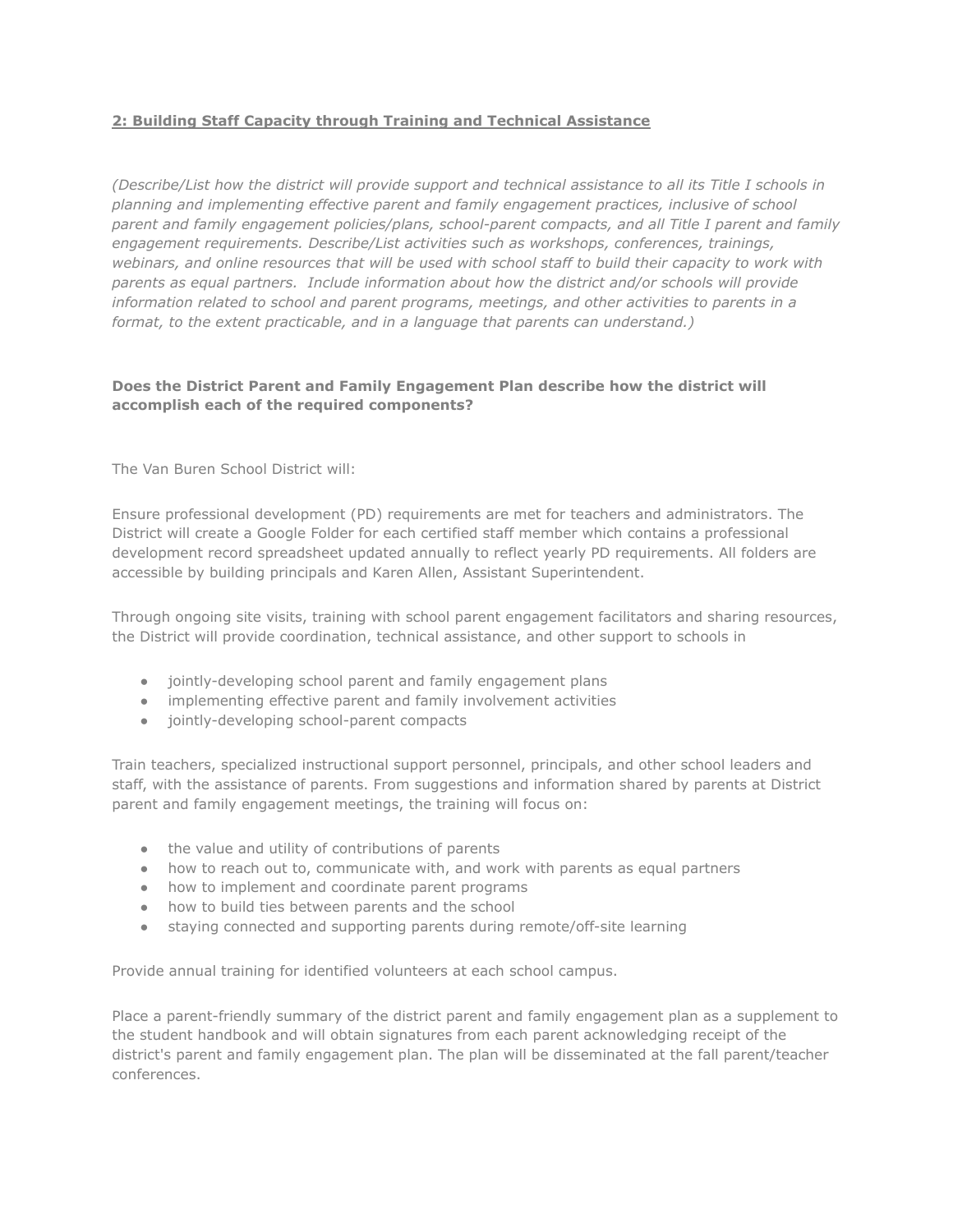The District will ensure information is sent in a language and format parents and families can understand. The district will utilize TransAct to ensure information is distributed in all languages representative of the student population.

# **3: Building Parent Capacity**

*(Describe/List activities, such as workshops, conferences, classes, online resources, and any equipment or other materials that may be necessary to support parents in helping their student's academic success. If applicable, describe how each discretionary item your district and parents chose will be implemented.)*

## **Does the District Parent and Family Engagement Plan describe how the district will accomplish each of the required components?**

The Van Buren School District will:

Distribute a notice to all parents/guardians at the beginning of the school year regarding their rights as defined by Title I Part A. Parents will also be invited to attend annual Title I meetings for the purpose of providing assistance to parents, as appropriate, in understanding

- the challenging State academic standards
- state and local academic assessments
- the requirements of Title I, Part A
- how to monitor a child's progress and work with educators to improve the achievement of their children.

Provide materials and training (such as literacy training and using technology appropriately) to help parents to work with their children to improve achievement. The district will purchase Kindergarten readiness supplies (books, crayons, parent information, magnetic letters and numbers, scissors, etc.) to be distributed at the Readiness Workshops held in the spring for all the District's incoming kindergartners. Schools will host parent evenings such as literacy and math nights to support student achievement in the content areas and promote parent engagement in learning.

Provide other reasonable support for parental involvement activities under this section as parents may request.

#### **4: Reservation and Evaluation**

*(Describe/List how the district will share with parents and family members the budget for parent and family engagement activities and programs and how parents and family members will be involved in providing input into how the funds are used. If the district does not receive a Title I, Part A allocation greater than \$500,000, then the district is not required to include a description of its Reservation of Funds. If a reservation is required, then a minimum of 90% of that 1% must go to the schools, with priority given to high-need schools. Describe/List actions for how the annual evaluation will be*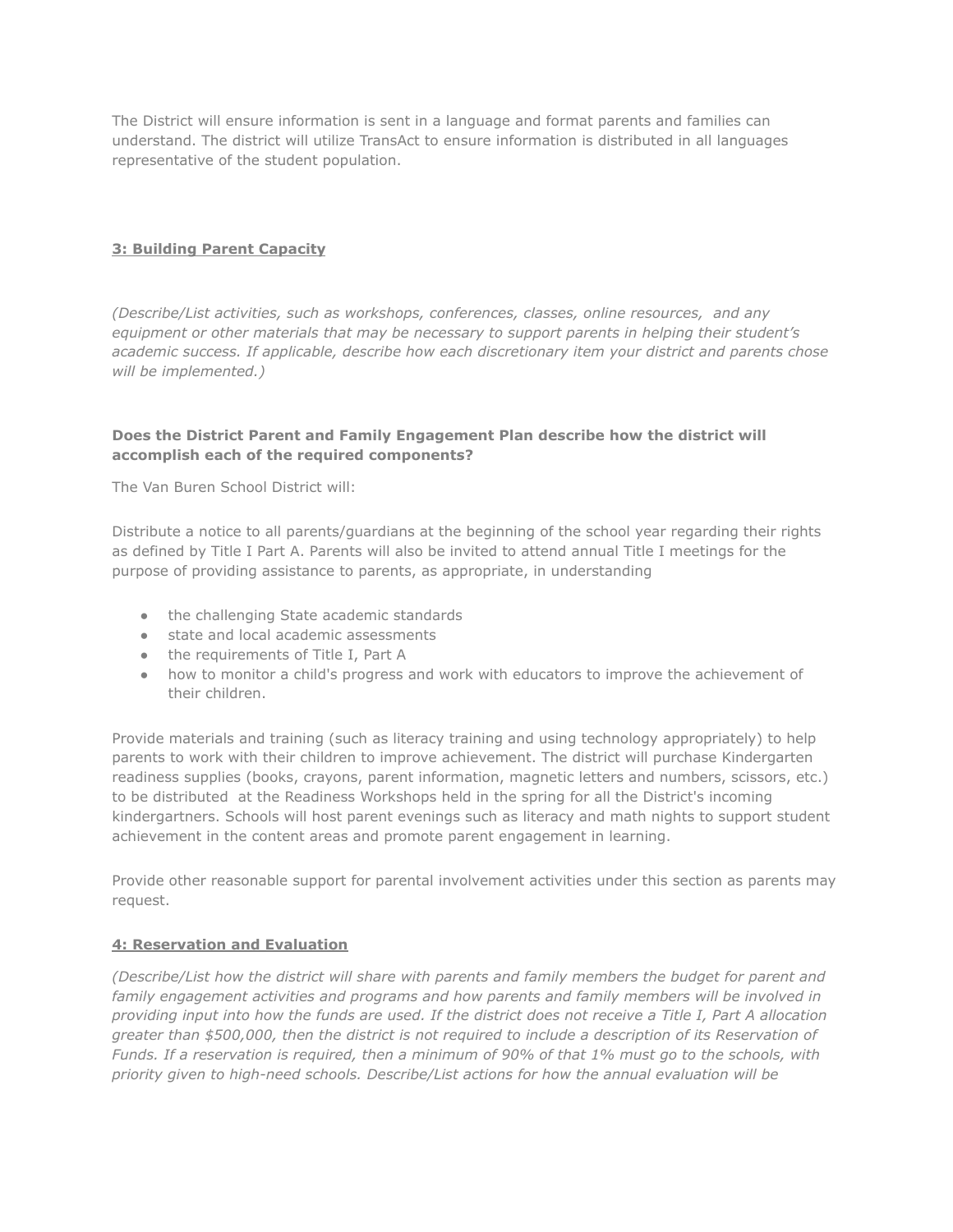*conducted, identifying who will be responsible for conducting it, and explaining what role parents and family members will play.)*

#### **Does the District Parent and Family Engagement Plan describe how the district will accomplish each of the required components?**

The Van Buren School District will:

Reserve at least 1% of the district allocation under Title I, Part A with 90% of the 1% going to schools (\$21, 290.00). The District will actually allocate more than the required 1% (\$25,000.00) to support parent and family engagement and activities such as Kindergarten Readiness Bags to be distributed in the spring of 2021.

Ensure parents and families are involved in the decisions regarding how funds reserved for parent and family engagement are allotted for parental involvement activities. Parents will be invited to participate at the district and school level to serve on parent involvement committees.

Ensure the funded activities and strategies are consistent with the district parent and family engagement plan.

During the spring (May 2022) District parent involvement committee meeting, an annual evaluation will be conducted to identify barriers, needs and strategies to be addressed during the following school year. Data from the District's annual parent survey will be tabulated and reviewed by the committee. The committee will have the opportunity to review the actual survey instrument and make changes to the content as needed.

After reviewing the parent and family engagement plan, data collected from the district survey and any other data presented by the committee, the District parent involvement committee will have the opportunity to use the findings from the evaluation to design evidence-based strategies for more effective parent involvement and, if needed, revise the parent and family engagement policies.

During the spring (May 2022) District parent involvement committee meeting, the current parent and family engagement plan will be reviewed and approved for the 2022-2023 school year.

An annual review (with feedback and support as needed) and approval of each school's parent and family engagement plan will be conducted by the District Parent and Family Engagement Coordinator and other members of the district leadership team prior to August 1.

The District Parent and Family Engagement Coordinator along with other members of the district leadership team will strive to constantly monitor the engagement of families.